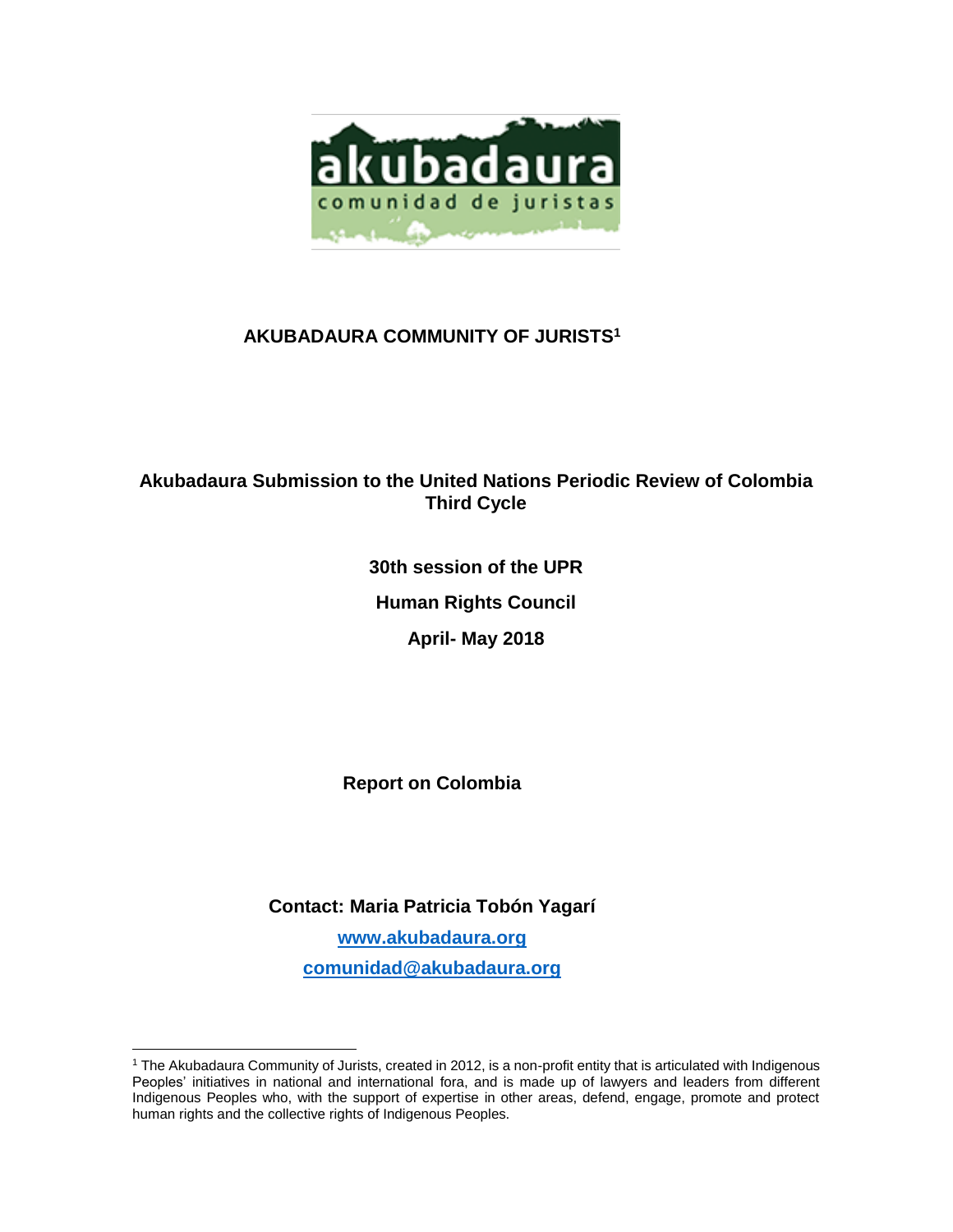*This submission highlights concerns about indigenous peoples' rights in Colombia in relation to its previous Universal Periodic Review (UPR) in which Colombia received 9 recommendations<sup>2</sup> . The submission focuses on the Nukak indigenous people, a case which evidences the State's failure to comply with the recommendations on indigenous peoples in the last UPR.*

# **A. INTRODUCTION**

- 1. The Nukak: "the last people of nomadic tradition to be officially contacted in Colombia<sup>" 3</sup> live in Guaviare department, and have a population of less than 600<sup>4</sup> people. The Nukak's Reserve covers an area of 954,480<sup>5</sup> hectares, where they hunt, fish and gather fruit.
- 2. The people are at serious risk of physical and cultural extinction, which is due in large part on the disproportionate impact on them of the armed conflict, and its underlying and related factors. In 2009, the Constitutional Court ("the Court") ordered the drafting and implementation of safeguarding plans for 34 indigenous peoples, including the Nukak.<sup>6</sup> After the Court found that its orders had not been complied with, it issued Order 173 of 2012<sup>7</sup>, regarding the specific situation of the Nukak and Jiw peoples in Guaviare, and made specific orders for the protection of their rights.<sup>8</sup> Subsequently, it issued Order 565 of

 $\overline{a}$ <sup>2</sup> All the recommendations made during the second cycle were accepted.

 $^3$  Mahecha Dany R, y Franky Carlos Eduardo. 2011. LOS NÜKAK: El último pueblo de tradición nómada contactado oficialmente en Colombia. IWGIA

<sup>4</sup> There is no consolidated and unified number provided by the State for the Nukak population. The document Nukak Safeguarding Plan by the Ministry of Interior establishes that: "In the censuses undertaken during the project a total of 581 people were registered of which 54.39% are men and 45.61% are women; 64.54% of the population are children and the largest subset within this population, 20.14%, are children aged between five and nine years old; 43.89% are economically active, within the parameters established by the majority Colombian society, 28.23% of women in this population group are of child bearing age, 1.03% are aged over fifty years old and only 0.86% are elderly. The population is very young. 79.17% are under the age of thirty, and children make up 55.08%, life expectancy is less than fifty years of age and fertility rates are less than 4% per year."

<sup>&</sup>lt;sup>5</sup> Resolution 136 of 1993, and Res 0057 of 1997. The Nukak territory is situated in an area of natural forest.

<sup>&</sup>lt;sup>6</sup> The third order contained in Order 004 of 2009, establishes an obligation for the national Government to formulate and commence "implementing ethnic safeguarding plans in the face of the armed conflict and forced displacement for each of the peoples identified in the present case. The legitimate authorities of indigenous peoples must effectively participate in the fulfillment of this order."

 $^7$  Order 173 of 2012: Adoption of urgent precautionary measures of protection for the fundamental rights of the Jiiw or Guayabero and Nukak indigenous peoples[1] of Meta and Guaviare departments, in the context of the unconstitutional state of affairs declared by Sentence T-025 of 2005 and the orders emitted in Order 004 of 2009. <sup>8</sup> Amongst the orders of the Constitutional Court in Order 173 pertaining to the Nukak people are: the design, adoption and implementation of an Urgent Provisional Plan of Reaction and Contingency for the Jiw and Nukak peoples; research and documentation campaign by the Registrar's Office, ethno-educational projects for the Jiw and Nukak peoples, Actions for organizational strengthening for the purpose of dialogue with the State and the management of the Nukak Indigenous People's Budget, and actions to aid inter-institutional coordination.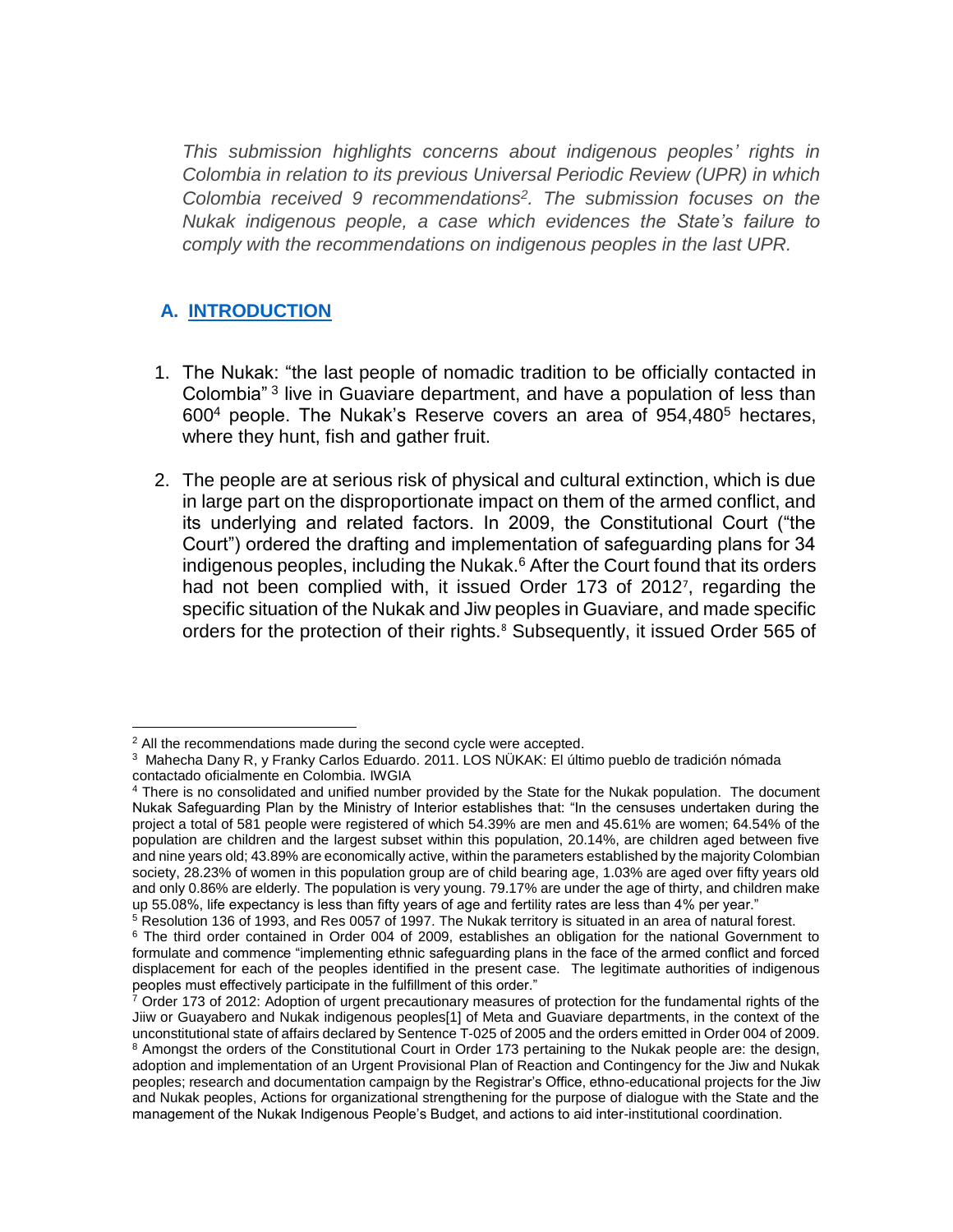2016<sup>9</sup> which established a Technical Roundtable to evaluate compliance with the instructions in Order 173.

- 3. Forced recruitment of young people, direct threats, confrontations between armed actors in their territory, anti-personnel mines, drug trafficking, amongst others, have forced the Nukak people to leave the jungle, become sedentary and join the misery of settlements outside their territory. They are the victims of forced displacement on a massive scale; currently 60% of the Nukak are in 12 settlements outside their Reserve, $10$  where they receive food aid that does not meet their alimentary and cultural traditions.
- 4. The displaced population lives in a state of poverty, begging, malnutrition, prostitution, forced labor, in addition to the conditions identified by the Constitutional Court in Order 173.<sup>11</sup> They also suffer discrimination and stigmatization.<sup>12</sup>

## **B. SITUATION OF THE NUKAK PEOPLE**

 $\overline{a}$ 

5. The Nukak people are greatly affected by being dispossessed of their land and by other violations of their territorial rights<sup>13</sup> in the context of the armed conflict and its underlying and related factors.

<sup>&</sup>lt;sup>9</sup> In the above mentioned Order, the Court stated that: "Four years after the issuance of specific orders regarding these two indigenous peoples, the Special Chamber warns of the need to undertake a detailed evaluation of compliance with them, because according to the information alleged by the relevant authorities, the organisms of control and other actors in the follow-up process, **despite the urgency of the measures required, the risks and impacts these peoples are exposed to and submitted to continue to exist, and on the contrary, have been exacerbated**". Constitutional Court Order 565 of 2016. Mp Luis Ernesto Vargas Silva.

<sup>&</sup>lt;sup>10</sup>Zimmerman y Latam. 2016. Semana sostenible[. Los Nukak Makú: un pueblo nómada a punto de desaparecer.](http://sostenibilidad.semana.com/medio-ambiente/articulo/los-nukak-maku-un-pueblo-nomada-a-punto-de-desaparecer/36648) Septembre 12. Available at http://sostenibilidad.semana.com/medio-ambiente/articulo/los-nukak-maku-unpueblo-nomada-a-punto-de-desaparecer/36648

<sup>&</sup>lt;sup>11</sup> For the Court, the forced displacement of the Jiw and Nukak ethnic groups of Meta and Guaviare departments yields the following direct effects: **(i)** *high levels of mortality and illness*. **(ii)** *low food security*, **(iii)** *high loss of cultural identity*. The Court also identified indirect effects: **(i)** *continuous reduction of the population*, **(ii)** *loss of cultural heritage*.

<sup>&</sup>lt;sup>12</sup> "The Nukak do not have a concept of private property and therefore consider that they can take any food or object they find along the way. This situation has, of course, generated frequent disputes with farmers, who complain that the natives damage their crops, eat the fruit, fell the trees and even take their clothes". El Tiempo 2005. "The Nukak will become extinct if the FARC do not let them return to the forest" 17 May. http://www.eltiempo.com/archivo/documento/CMS-15768515.

 $13$  In response, the Constitutional Court stated that "the legal situation of the Nukak territory requires immediate attention, because their borders are constantly being transgressed and this enables the invading settlers to plant illicit crops inside the territory. It also makes the recuperation and protection of the ancestral territory necessary, where there are a variety of animal and plant resources that enable them to ensure their physical and cultural survival". Order 173 of 2012.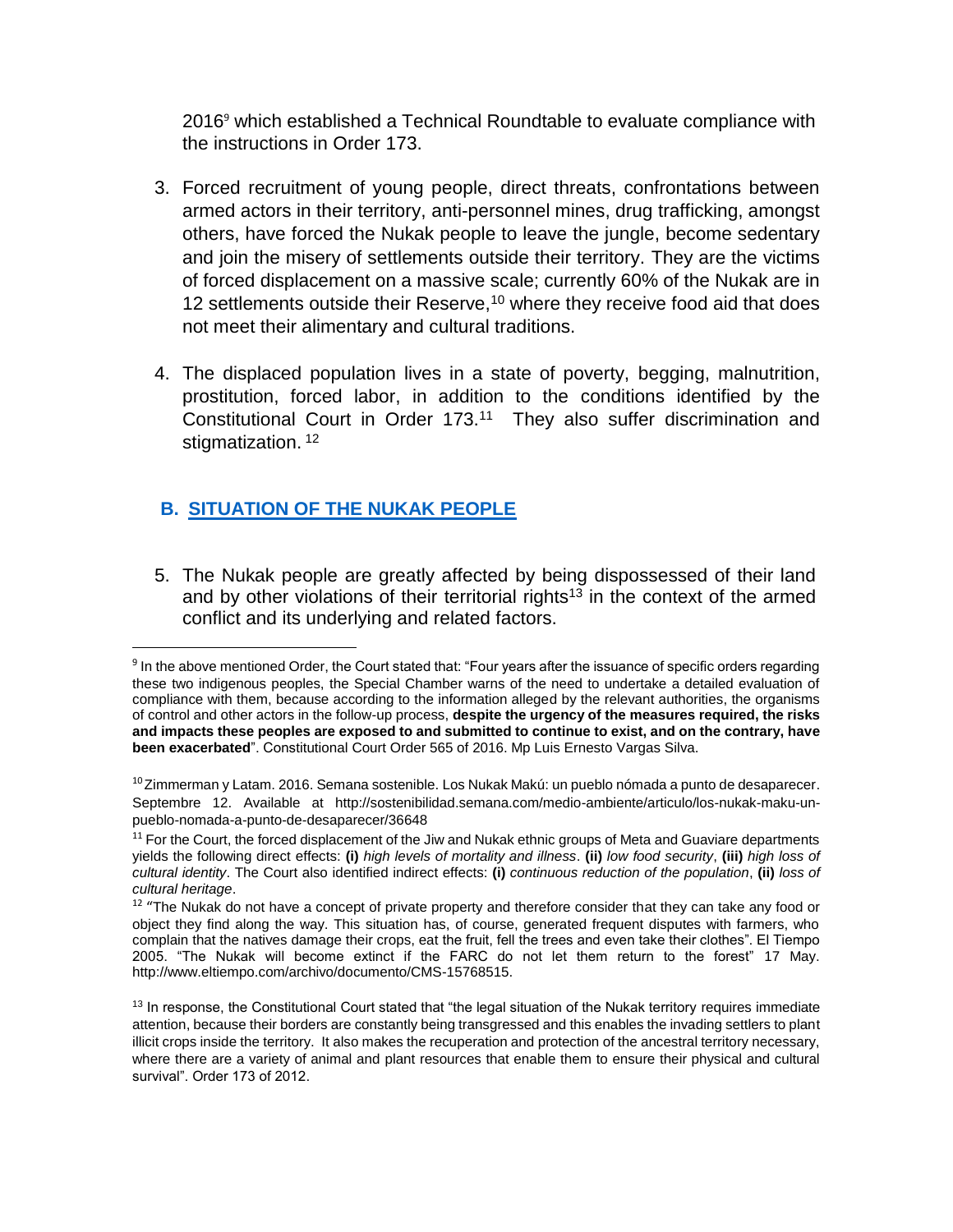- 6. Guaviare is one of the departments most affected by illicit crops, as evidenced by UNODC monitoring. "22% of the territory has been permanently affected by coca cultivation during the last 10 years. (…) Most of the crops are located in these zones, 79% of the national total, and a greater percentage, 80% of the national total, are located in the departments of Nariño, Putumayo, **Guaviare**, Caquetá́, Cauca, Meta and North Santander.<sup>14</sup>
- 7. Part of the Nukak's land is currently occupied by coca farmers. This warrants urgent action by the national Government to resettle the farmers and offer them sustainable solutions outside the indigenous territory.
- 8. Deforestation is another factor threatening the Nukak's survival, and Guaviare is the department most affected by it.<sup>15</sup> The consequences of this phenomenon is forced displacement, and the transformation under duress of their culture and means of subsistence.
- 9. The laying of anti-personnel mines has made it impossible for the Nukak to move freely around their territory, or access the grounds where they hunt, gather, and perform other activities fundamental to their physical and cultural survival.
- 10.In addition to these threats, are 3 requests for mining titles within the Nukak Reserve, which cover an area of 3023 hectares of registered land. There is also an overlap of 13,339 hectares between the Nukak Reserve and the Farmer Reservation Zone.<sup>16</sup>
- 11. The State's structural failures in protecting<sup>17</sup> the rights of indigenous peoples are more evident in the Nukak people. In fact the Court identified that one of

 $\ddot{\phantom{a}}$ 

<sup>14</sup> UNODC. 2017. Monitoreo de territorios afectados por cultivos ilícitos 2016 , pg 33

 $15$  Of the three deforestation nuclei identified in the department, two have a direct impact on the Nukak peoples' territory: "The second nucleus includes Calamar and El Retorno municipalities and puts the Nukak Natural Unique Area (ANU) at risk, which is important to the country as a whole due to its natural and cultural richness. The third critical zone in the department is Northeast of San Jose del Guaviare, in the Caño Mosco, Caño Negro, Caño Blanco hamlets and the indigenous Nukak Makú reserve, an indigenous people that at this time has less than 1,000 inhabitants." [http://sostenibilidad.semana.com/medio-ambiente/articulo/guaviare-deforestacion-la](http://sostenibilidad.semana.com/medio-ambiente/articulo/guaviare-deforestacion-la-llevan-a-cabo-mafias-que-talan-los-arboles/38131)[llevan-a-cabo-mafias-que-talan-los-arboles/38131](http://sostenibilidad.semana.com/medio-ambiente/articulo/guaviare-deforestacion-la-llevan-a-cabo-mafias-que-talan-los-arboles/38131)

<sup>&</sup>lt;sup>16</sup> "It was found that around 13,239.72 hectares belonging to 7 hamlets which are: Las Golondrinas, Moscú, Horizontes, San Luis de los Aires, Guayabales, Caño Blanco Tres and Los Gualandayes, all of them part of the Municipality of San Jose del Guaviare, overlap with the Nukak Reserve. This statement is supported by mapping information of PBOT of San Jose del Guaviare elaborated in 2001" Ministry of Interior. 2017. Nukak Safeguarding Plan. Order 004 of 2009, pg 31.

 $17$  Recommendation made by Egypt:" Continue to develop and expand programmes for the protection of indigenous peoples", and New Zealand: "Take all necessary measures to ensure the full and sustainable protection of indigenous peoples and peoples of African descent, in terms of both physical security and land rights"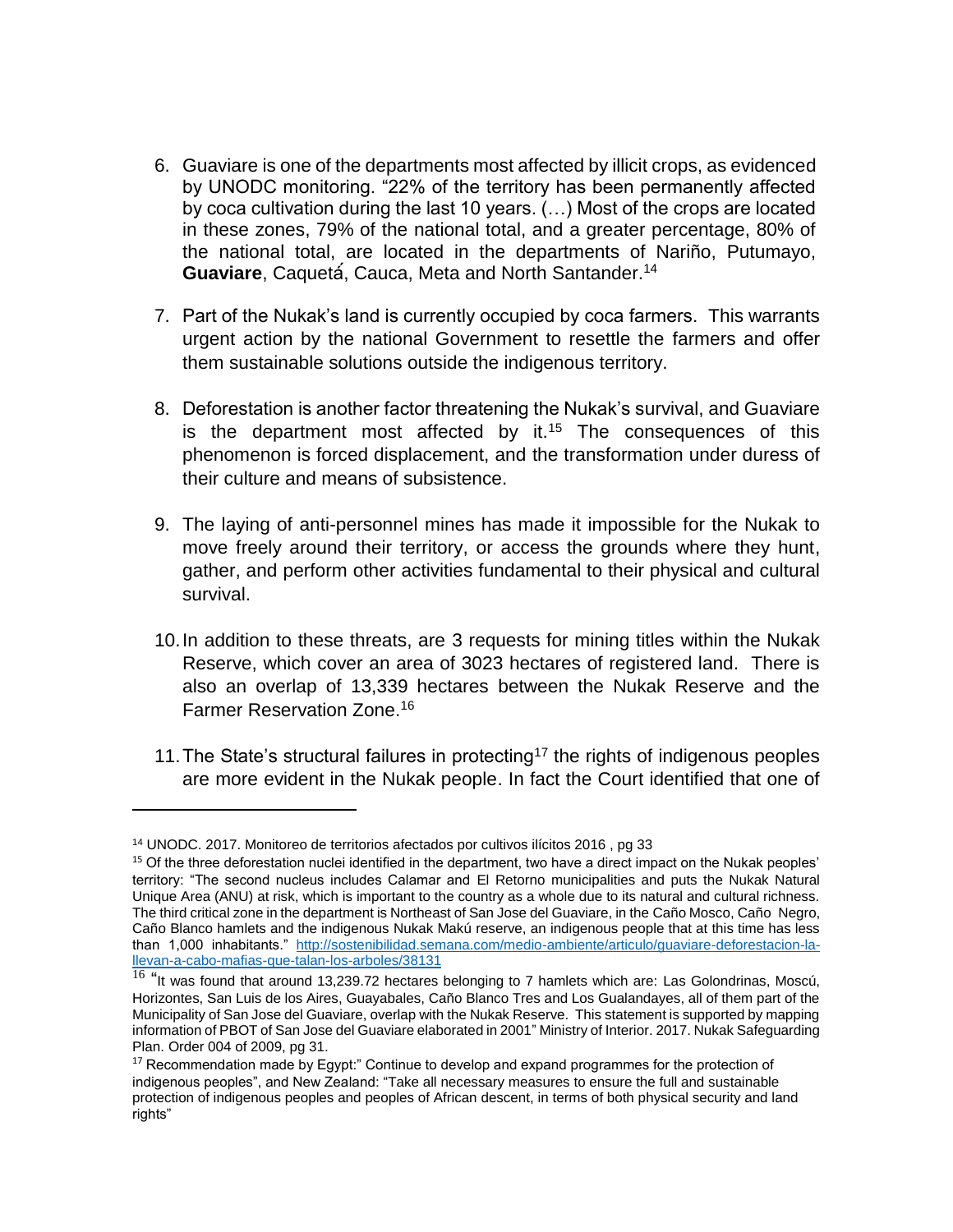the indirect causes of the Nukak's problems is the lack of institutional coordination.<sup>18</sup> The State's<sup>19</sup> neglect<sup>20</sup> and harmful actions make it jointly responsible for the humanitarian crisis, and the physical and cultural disappearance of these indigenous people.

#### **Nukak People in the Post-Agreement Context**

- 12.The Ethnic Chapter in the Final Agreement for the cessation of the conflict and building a Stable and Lasting Peace establishes, as well as the general safeguards, a special agreement with specific obligations with regards to the Nukak people. In particular, the Final Agreement refers to this indigenous people's priority with respect to mine clearance. It also sets out the development of a program for the settlement, return, devolution and restitution of the Nukak people's territories. <sup>21</sup>
- 13.After the signature of Peace Agreement between the government and the FARC-EP, some sectors of the guerrilla group expressed their disagreement and refusal to comply with the Agreement, particularly in Guaviare where Front 1 <sup>22</sup> remains in the area with more than 400 combatants. In a recent statement, the dissidents addressed public opinion and the inhabitants of Southeastern departments in the country,  $23$  and reiterated their position and their presence in the area. This exacerbates the humanitarian crisis affecting the Nukak<sup>24</sup> people and impedes their possibilities of return, of their territory being restituted, of mine clearance and of the reinstatement of their territorial rights.<sup>25</sup>
- 14.Specifically, the context of the Peace Agreement's implementation should signify a transformation of the relationship State-indigenous peoples/society-

 $\ddot{\phantom{a}}$ <sup>18</sup> Corte Constitucional de Colombia. Order 173 of 2012.

<sup>&</sup>lt;sup>19</sup> Conduct that, through omission or action, compounds the sedentarization of the Nukak people, for example.

 $20$  Recommendation made by Senegal. "Continue its actions in favour of the improvement of conditions of life of indigenous peoples"

<sup>&</sup>lt;sup>21</sup> Recommendation made by Mexico "Protect the right to property of the land of the indigenous and traditional peasant communities to prevent the dispossession of land suitable for agriculture in the present context of economic and social development"

<sup>22</sup> Operates in V**aupés, Southern Guaviare and Guainía**

<sup>&</sup>lt;sup>23</sup> The statement warns the inhabitants of Guaviare, Meta, Vaupes, Vichada, Caqueta and Amazonas that, "the war continues, the military actions being taken are to remind all of those who are making a profit in these departments that you too are part of this war and therefore your duty is to collaborate with this cause". El Espectador Redacción Política. 2017. Amenaza de disidencia de las Farc a medios de comunicación. 18 May 2017 [http://www.elespectador.com/noticias/politica/amenaza-de-disidencia-de-las-farc-medios-de](http://www.elespectador.com/noticias/politica/amenaza-de-disidencia-de-las-farc-medios-de-comunicacion-articulo-694387)[comunicacion-articulo-694387](http://www.elespectador.com/noticias/politica/amenaza-de-disidencia-de-las-farc-medios-de-comunicacion-articulo-694387) On 9 July 2017 an attack with explosives against an army patrol in San Jose del Guaviare by alleged FARC dissidents was reported.

<sup>&</sup>lt;sup>24</sup> Recommendation made by Republic of Korea: "Introduce stronger measures to protect indigenous peoples and AfroColombians from attacks by armed groups and take measures to guarantee their rights"

 $25$  Caracol, 2017. Por orden público posponen retorno de comunidades indígenas en Guaviare. 15 March

http://caracol.com.co/radio/2017/03/15/regional/1489585433\_656434.html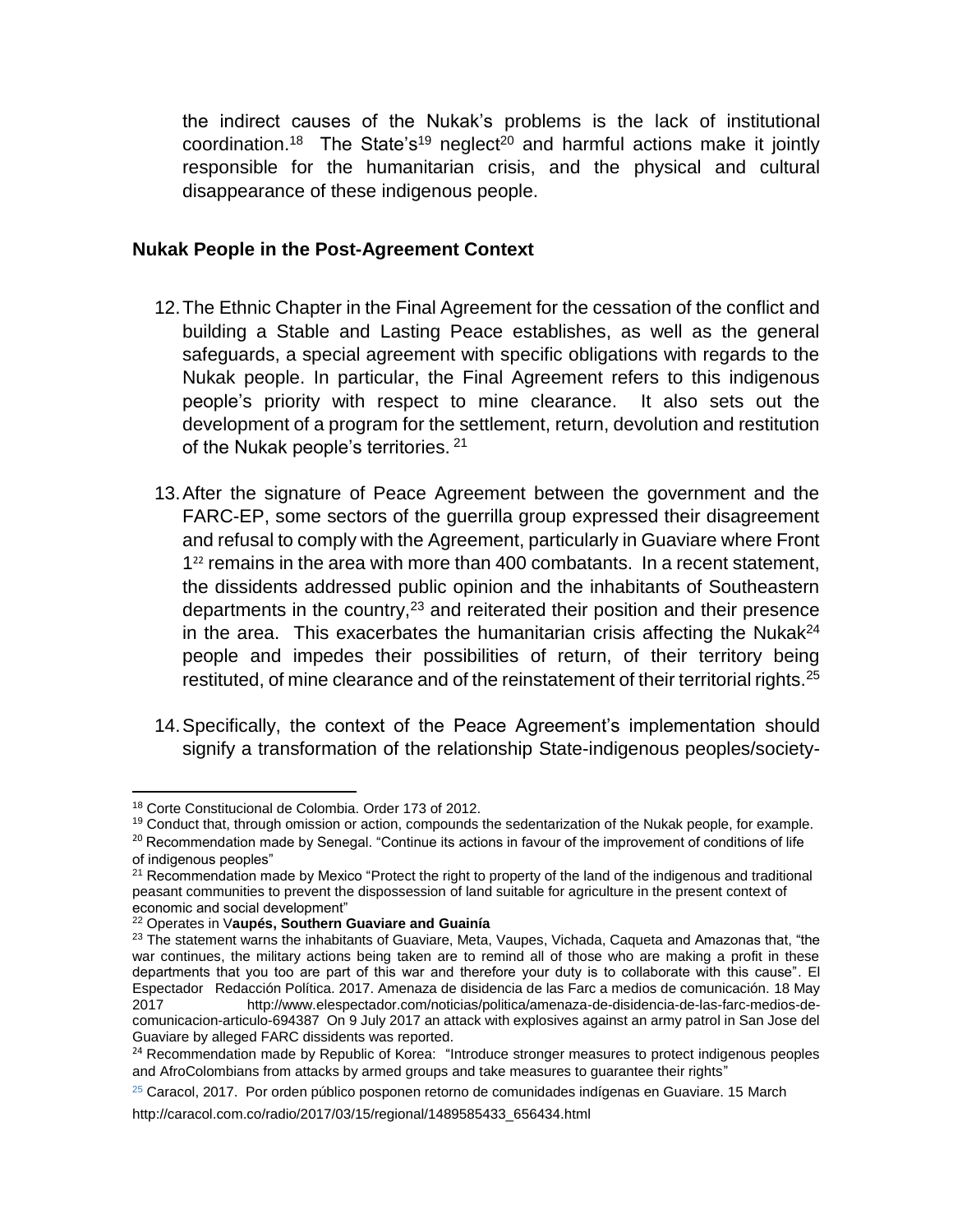indigenous peoples. The fact that they are a nomadic people, that many of their population do not speak Spanish, that their organizational structure is not centralized, and their obvious risk of extinction, amongst others, presuppose a differential, articulated, systematic institutional intervention, with a clear do no harm focus, that enables their physical and cultural integrity to be preserved, and the protection and safeguarding of their rights.

- 15.Fulfilling the terms of the Ethnic Chapter is fundamental to transforming this relationship, however, under the Fast Track<sup>26</sup> process, the national Government has only consulted 5 of the measures $27$  with indigenous peoples in the context of the MPC.<sup>28</sup> For example, the decree law on  $PMIS<sup>29</sup>$  crop substitution which directly affects indigenous peoples, was expedited by the national Government without prior consultation,<sup>30</sup> which is particularly serious in the case of the Nukak people.
- 16. In spite of the evident impact of illicit crops on the Nukak people, the National Government<sup>31</sup> has initiated procedural agreements for crop substitution with farmers, which has increased the occupation of recognized territories of ethnic peoples by some coca growers. These substitution agreements are devoid of ethnic or indigenous focuses, and have not guaranteed the participation of the Nukak people.

### **RECOMENDATIONS**

We recommend that the National Government:

 Effectively and urgently complies with the terms of the special agreement pertaining to the Nukak people which is contained in the Ethnic Chapter of the Final Peace Agreement. Mine-clearance activities in ethnic territories; and the program for the settlement, return, devolution and restitution of the Nukak people's territories must be agreed through concertation and must guarantee the participation of this indigenous people.

 $\ddot{\phantom{a}}$  $26$  The Fast Track is an expedited legislative process, a mechanism contemplated in Legislative Act 1 of 2016, which establishes that the Congress can approve legislation pertaining to the implementation of the Final Peace Agreement with few debates and without the need of block voting.

<sup>&</sup>lt;sup>27</sup> Recommendation made by Peru: "Maximize, through consultation mechanisms, the participation of indigenous peoples in the determination of the public policies that affect them"

<sup>&</sup>lt;sup>28</sup> Mesa Permanente de Concertación con los Pueblos y Comunidades indígenas, created by Decree 1397 of 1996.

<sup>29</sup> Programa Nacional Integral de Sustitución de Cultivos Ilícitos (**PNIS**), created by Decree 896 of 2017.

<sup>&</sup>lt;sup>30</sup> According to Convention 169 of the ILO, governments must "consult the peoples concerned, through appropriate procedures and in particular through their representative institutions, whenever consideration is being given to legislative or administrative measures which may affect them directly;" Art 6.

<sup>&</sup>lt;sup>31</sup> Through the Dirección para la Sustitución de Cultivos de Uso Ilícito ascribed to the Alta Consejería para el Pos Conflicto.